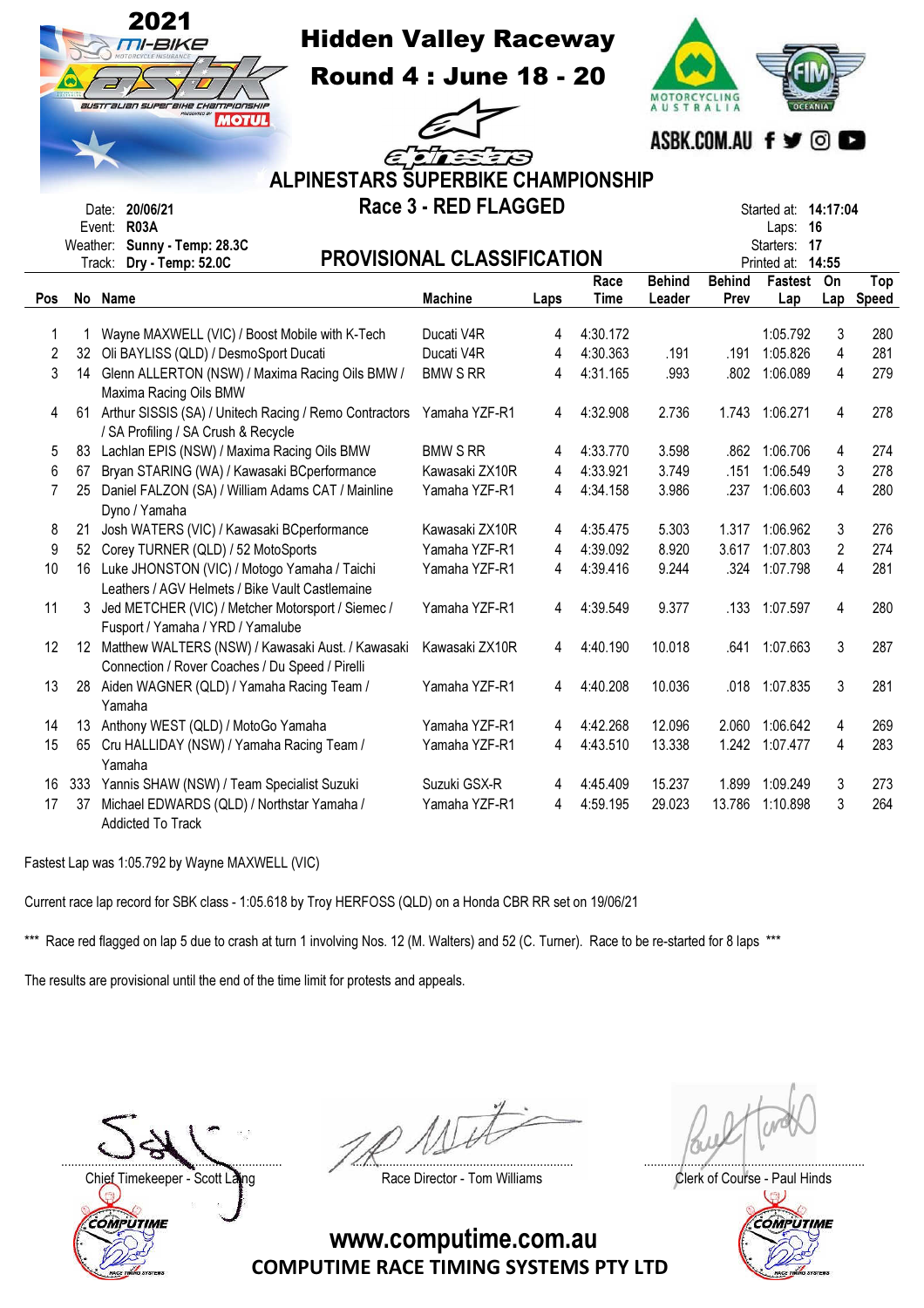

16 Luke JHONSTON (VIC) 1:15.483 1:08.141 1:07.994 1:07.798 21 Josh WATERS (VIC) 1:14.423 1:07.094 1:06.962 1:06.996 25 Daniel FALZON (SA) 1:14.080 1:06.770 1:06.705 1:06.603 28 Aiden WAGNER (QLD) 1:16.226 1:08.083 1:07.835 1:08.064 32 Oli BAYLISS (QLD) 1:12.133 1:06.445 1:05.959 1:05.826 37 Michael EDWARDS (QLD) 1:19.024 1:18.227 1:10.898 1:11.046 52 Corey TURNER (QLD) 1:15.159 1:07.803 1:07.806 1:08.324 61 Arthur SISSIS (SA) 1:13.536 1:06.658 1:06.443 1:06.271 65 Cru HALLIDAY (NSW) 1:15.567 1:08.106 1:12.360 1:07.477 67 Bryan STARING (WA) 1:13.845 1:06.850 1:06.549 1:06.677 83 Lachlan EPIS (NSW) 1:13.363 1:06.809 1:06.892 1:06.706 333 Yannis SHAW (NSW) 1:17.400 1:09.405 1:09.249 1:09.355

The results are provisional until the end of the time limit for protests and appeals.

|                                               |  | $\sim$ |
|-----------------------------------------------|--|--------|
|                                               |  |        |
| <br>$\sim$ $\sim$ $\sim$ $\sim$ $\sim$ $\sim$ |  |        |

**COMPUTIME** 

.................................................................. .................................................................. ..................................................................

Race red flagged on lap 5 due to crash at turn 1 involving Nos. 12 (M. Walters) and 52 (C. Turner). Race to be re-started for 8 laps \*\*\*

COMPUTIME RACE TIMING SYSTEMS PTY LTD www.computime.com.au

Chief Timekeeper - Scott Laing Chief Timekeeper - Scott Laing Race Director - Tom Williams Clerk of Course - Paul Hinds W

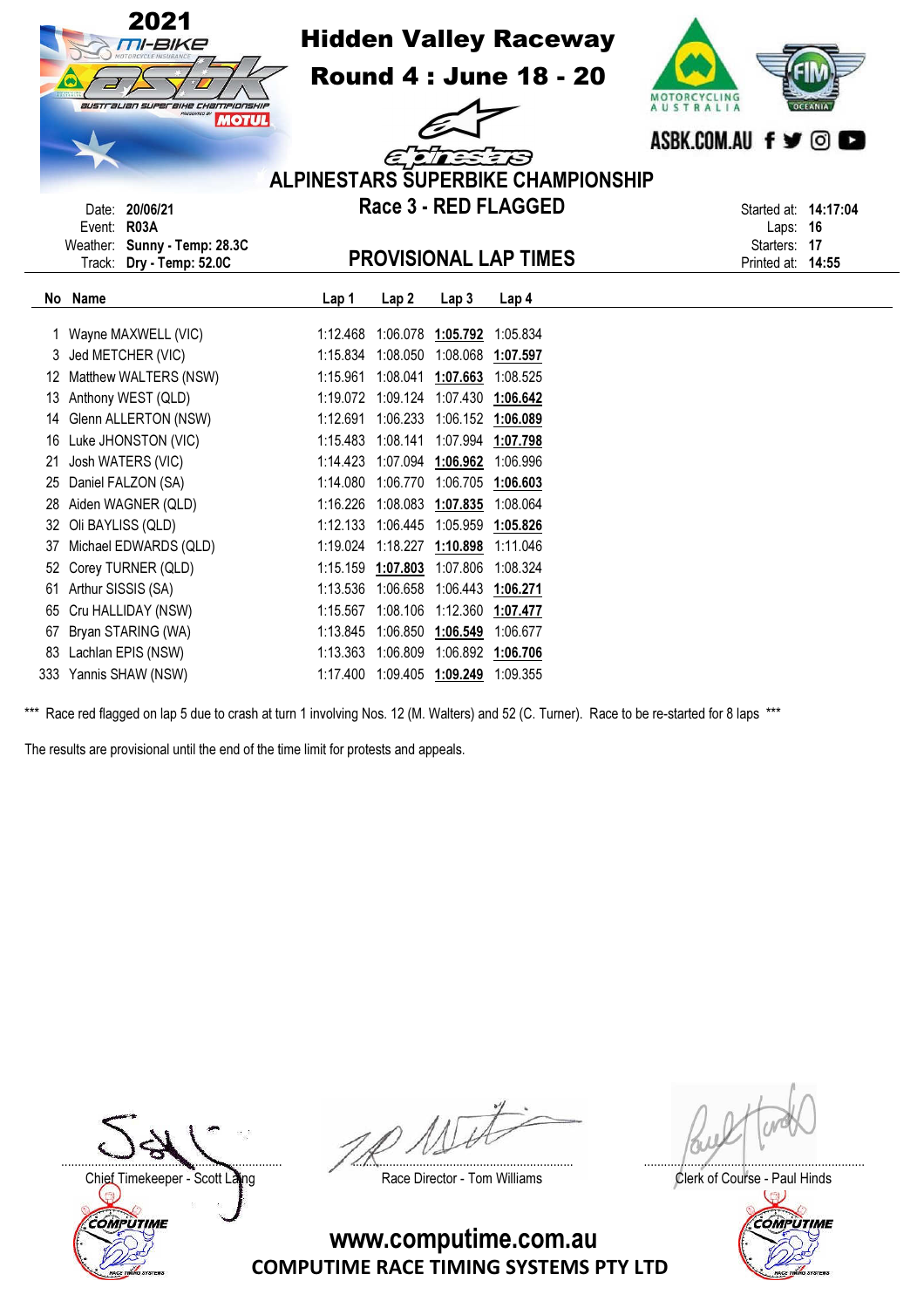

Hidden Valley Raceway

Round 4 : June 18 - 20

13  $\equiv$ 

 $\epsilon$ <sub>c</sub> $\pi$ <sub>s</sub>



|                |                               |                                                          |         |                 |     | <b>ALPINESTARS SUPERBIKE CHAMPIONSHIP</b> |                              |                                 |             |                                  |     |
|----------------|-------------------------------|----------------------------------------------------------|---------|-----------------|-----|-------------------------------------------|------------------------------|---------------------------------|-------------|----------------------------------|-----|
|                | Date: 20/06/21<br>Event: R03A |                                                          |         |                 |     | Race 3 - RED FLAGGED                      |                              |                                 |             | Started at: 14:17:04<br>Laps: 16 |     |
|                |                               | Weather: Sunny - Temp: 28.3C<br>Track: Dry - Temp: 52.0C |         |                 |     | <b>PROVISIONAL SPLIT TIMES</b>            |                              |                                 | Printed at: | Starters: 17<br>14:55            |     |
| Lap            | Split 1                       | Split 2                                                  | Split 3 | <b>Lap Time</b> | Spd | Lap                                       | Split 1                      | Split 2                         | Split 3     | Lap Time                         | Spd |
|                |                               |                                                          |         |                 |     |                                           |                              |                                 |             |                                  |     |
|                | 1 Wayne MAXWELL (VIC) (1st)   |                                                          |         |                 |     | $\overline{2}$                            | 21.563                       | 23.389                          | 22.142      | 1:07.094                         | 276 |
|                | 27.341                        | 23.129                                                   | 21.998  | 1:12.468        | 280 | 3                                         | 21.507                       | 23.202                          | 22.253      | 1:06.962                         | 273 |
| 2              | 21.163                        | 23.026                                                   | 21.889  | 1:06.078        | 280 | 4                                         | 21.705                       | 23.171                          | 22.120      | 1:06.996                         | 275 |
| 3              | 21.227                        | 22.809                                                   | 21.756  | 1:05.792        | 279 |                                           |                              |                                 |             |                                  |     |
| 4              | 21.166                        | 22.877                                                   | 21.791  | 1:05.834        | 280 |                                           | 25 Daniel FALZON (SA)        | (7th)                           |             |                                  |     |
|                |                               |                                                          |         |                 |     | 1                                         | 28.113                       | 23.872                          | 22.095      | 1:14.080                         | 277 |
|                | 3 Jed METCHER (VIC) (11th)    |                                                          |         |                 |     | 2                                         | 21.452                       | 23.290                          | 22.028      | 1:06.770                         | 278 |
| 1              | 29.230                        | 23.933                                                   | 22.671  | 1:15.834        | 276 | 3                                         | 21.454                       | 23.280                          | 21.971      | 1:06.705                         | 277 |
| 2              | 21.975                        | 23.543                                                   | 22.532  | 1:08.050        | 279 | 4                                         | 21.433                       | 23.232                          | 21.938      | 1:06.603                         | 280 |
| 3              | 22.261                        | 23.123                                                   | 22.684  | 1:08.068        | 277 |                                           |                              |                                 |             |                                  |     |
| 4              | 21.831                        | 23.433                                                   | 22.333  | 1:07.597        | 280 |                                           | 28 Aiden WAGNER (QLD) (13th) |                                 |             |                                  |     |
|                |                               |                                                          |         |                 |     | 1                                         | 29.713                       | 23.838                          | 22.675      | 1:16.226                         | 279 |
|                |                               | 12 Matthew WALTERS (NSW) (12th)                          |         |                 |     | 2                                         | 21.924                       | 23.598                          | 22.561      | 1:08.083                         | 281 |
| 1              | 29.409                        | 23.902                                                   | 22.650  | 1:15.961        | 283 | 3                                         | 21.928                       | 23.430                          | 22.477      | 1:07.835                         | 280 |
| 2              | 22.009                        | 23.578                                                   | 22.454  | 1:08.041        | 287 | 4                                         | 21.805                       | 23.827                          | 22.432      | 1:08.064                         | 279 |
| 3              | 21.700                        | 23.482                                                   | 22.481  | 1:07.663        | 280 |                                           |                              |                                 |             |                                  |     |
| 4              | 22.038                        | 23.945                                                   | 22.542  | 1:08.525        | 275 |                                           | 32 Oli BAYLISS (QLD) (2nd)   |                                 |             |                                  |     |
|                |                               |                                                          |         |                 |     | 1                                         | 27.118                       | 23.174                          | 21.841      | 1:12.133                         | 281 |
|                | 13 Anthony WEST (QLD) (14th)  |                                                          |         |                 |     | 2                                         | 21.286                       | 23.361                          | 21.798      | 1:06.445                         | 281 |
| 1              | 29.629                        | 26.760                                                   | 22.683  | 1:19.072        | 266 | 3                                         | 21.438                       | 22.759                          | 21.762      | 1:05.959                         | 281 |
| $\overline{c}$ | 23.462                        | 23.312                                                   | 22.350  | 1:09.124        | 268 | 4                                         | 21.165                       | 22.792                          | 21.869      | 1:05.826                         | 281 |
| 3              | 21.729                        | 23.251                                                   | 22.450  | 1:07.430        | 267 |                                           |                              |                                 |             |                                  |     |
| 4              | 21.383                        | 23.020                                                   | 22.239  | 1:06.642        | 269 |                                           |                              | 37 Michael EDWARDS (QLD) (17th) |             |                                  |     |
|                |                               |                                                          |         |                 |     | 1                                         | 30.470                       | 24.455                          | 24.099      | 1:19.024                         | 259 |
|                | 14 Glenn ALLERTON (NSW) (3rd) |                                                          |         |                 |     | 2                                         | 30.009                       | 24.736                          | 23.482      | 1:18.227                         | 264 |
| 1              | 27.517                        | 23.257                                                   | 21.917  | 1:12.691        | 276 | 3                                         | 22.959                       | 24.572                          | 23.367      | 1:10.898                         | 262 |
| 2              | 21.229                        | 23.077                                                   | 21.927  | 1:06.233        | 279 | 4                                         | 23.200                       | 24.418                          | 23.428      | 1:11.046                         | 264 |
| 3              | 21.320                        | 22.909                                                   | 21.923  | 1:06.152        | 279 |                                           |                              |                                 |             |                                  |     |
| 4              | 21.200                        | 22.934                                                   | 21.955  | 1:06.089        | 277 |                                           | 52 Corey TURNER (QLD) (9th)  |                                 |             |                                  |     |
|                |                               |                                                          |         |                 |     | 1                                         | 28.875                       | 23.837                          | 22.447      | 1:15.159                         | 273 |
|                | 16 Luke JHONSTON (VIC) (10th) |                                                          |         |                 |     | $\overline{2}$                            | 21.875                       | 23.569                          | 22.359      | 1:07.803                         | 273 |
|                | 28.736                        | 24.112                                                   | 22.635  | 1:15.483        | 281 | 3                                         | 21.765                       | 23.531                          | 22.510      | 1:07.806                         | 274 |
| 2              | 21.889                        | 23.766                                                   | 22.486  | 1:08.141        | 281 | 4                                         | 22.149                       | 23.677                          | 22.498      | 1:08.324                         | 273 |
| 3              | 21.814                        | 23.621                                                   | 22.559  | 1:07.994        | 279 |                                           |                              |                                 |             |                                  |     |
| 4              | 21.822                        | 23.565                                                   | 22.411  | 1:07.798        | 280 |                                           | 61 Arthur SISSIS (SA) (4th)  |                                 |             |                                  |     |
|                |                               |                                                          |         |                 |     | 1                                         | 27.913                       | 23.333                          | 22.290      | 1:13.536                         | 276 |
|                | 21 Josh WATERS (VIC) (8th)    |                                                          |         |                 |     | 2                                         | 21.509                       | 23.152                          | 21.997      | 1:06.658                         | 278 |
| 1              | 28.519                        | 23.635                                                   | 22.269  | 1:14.423        | 275 | 3                                         | 21.430                       | 22.949                          | 22.064      | 1:06.443                         | 273 |
|                |                               |                                                          |         |                 |     |                                           |                              |                                 |             |                                  |     |

Chief Timekeeper - Scott Laing Race Director - Tom Williams Clerk of Course - Paul Hinds COMPUTIME

.................................................................. .................................................................. ..................................................................

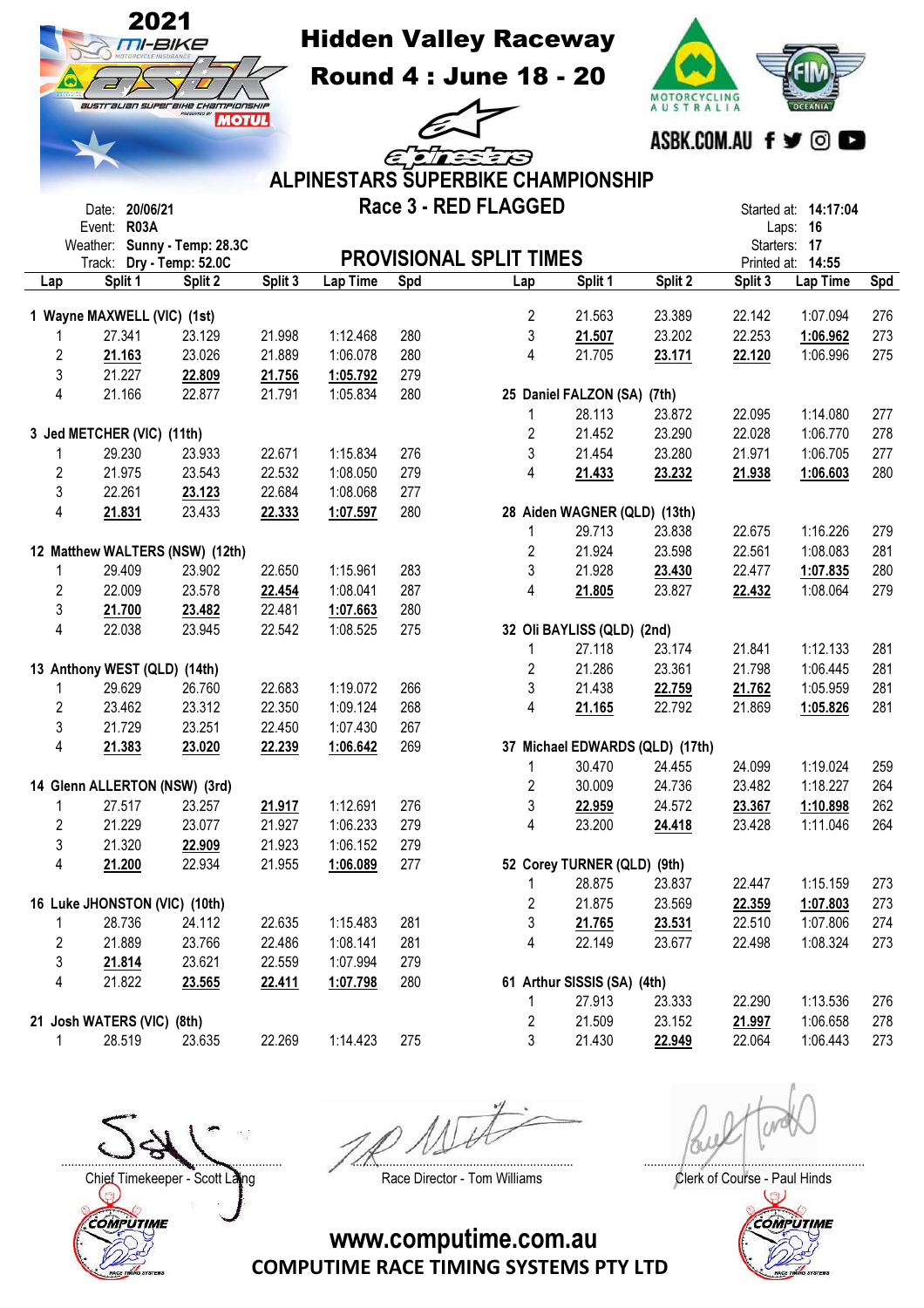

Hidden Valley Raceway

Round 4 : June 18 - 20



 $\epsilon$  or 3 ALPINESTARS SUPERBIKE CHAMPIONSHIP Race 3 - RED FLAGGED

| 20/06/21<br>Date:        |                              |                     |         |                                |                      | Race 3 - RED FLAGGED |                       |         |           | Started at: <b>14:17:04</b> |     |
|--------------------------|------------------------------|---------------------|---------|--------------------------------|----------------------|----------------------|-----------------------|---------|-----------|-----------------------------|-----|
|                          | <b>R03A</b><br>Event:        |                     |         |                                |                      |                      |                       |         |           | -16<br>Laps:                |     |
|                          | Weather:                     | Sunny - Temp: 28.3C |         |                                |                      |                      |                       |         | Starters: | -17                         |     |
| Track: Dry - Temp: 52.0C |                              |                     |         | <b>PROVISIONAL SPLIT TIMES</b> | 14:55<br>Printed at: |                      |                       |         |           |                             |     |
| Lap                      | Split 1                      | Split 2             | Split 3 | Lap Time                       | Spd                  | Lap                  | Split 1               | Split 2 | Split 3   | Lap Time                    | Spd |
| 4                        | 21.277                       | 22.950              | 22.044  | 1:06.271                       | 273                  |                      | 83 Lachlan EPIS (NSW) | (5th)   |           |                             |     |
|                          |                              |                     |         |                                |                      |                      | 27.856                | 23.295  | 22.212    | 1:13.363                    | 273 |
|                          | 65 Cru HALLIDAY (NSW) (15th) |                     |         |                                |                      | 2                    | 21.558                | 23.070  | 22.181    | 1:06.809                    | 274 |
|                          | 29.081                       | 23.907              | 22.579  | 1:15.567                       | 283                  | 3                    | 21.795                | 22.992  | 22.105    | 1:06.892                    | 273 |
| 2                        | 22,000                       | 23.663              | 22,443  | 1:08.106                       | 281                  | 4                    | 21.549                | 23.011  | 22.146    | 1:06.706                    | 273 |
| 3                        | 26.192                       | 23.832              | 22.336  | 1:12.360                       | 276                  |                      |                       |         |           |                             |     |
| 4                        | 21.761                       | 23.456              | 22.260  | 1:07.477                       | 280                  |                      | 333 Yannis SHAW (NSW) | (16th)  |           |                             |     |
|                          |                              |                     |         |                                |                      |                      | 30.027                | 24.282  | 23.091    | 1:17.400                    | 273 |
|                          | 67 Bryan STARING (WA) (6th)  |                     |         |                                |                      |                      | 22,558                | 23.950  | 22.897    | 1:09.405                    | 273 |
|                          | 28.200                       | 23.366              | 22,279  | 1:13.845                       | 270                  | 3                    | 22,359                | 23.932  | 22.958    | 1:09.249                    | 273 |
| 2                        | 21.483                       | 23.284              | 22.083  | 1:06.850                       | 275                  | 4                    | 22.298                | 24.008  | 23.049    | 1:09.355                    | 268 |
| 3                        | 21.398                       | 23.120              | 22.031  | 1:06.549                       | 276                  |                      |                       |         |           |                             |     |
| 4                        | 21.470                       | 23.066              | 22.141  | 1:06.677                       | 278                  |                      |                       |         |           |                             |     |

\*\*\* Race red flagged on lap 5 due to crash at turn 1 involving Nos. 12 (M. Walters) and 52 (C. Turner). Race to be re-started for 8 laps \*\*\*

The results are provisional until the end of the time limit for protests and appeals.

Chief Timekeeper - Scott Laing **Race Director - Tom Williams** Chief Timekeeper - Scott Laing COMPUTIME

.................................................................. .................................................................. ..................................................................

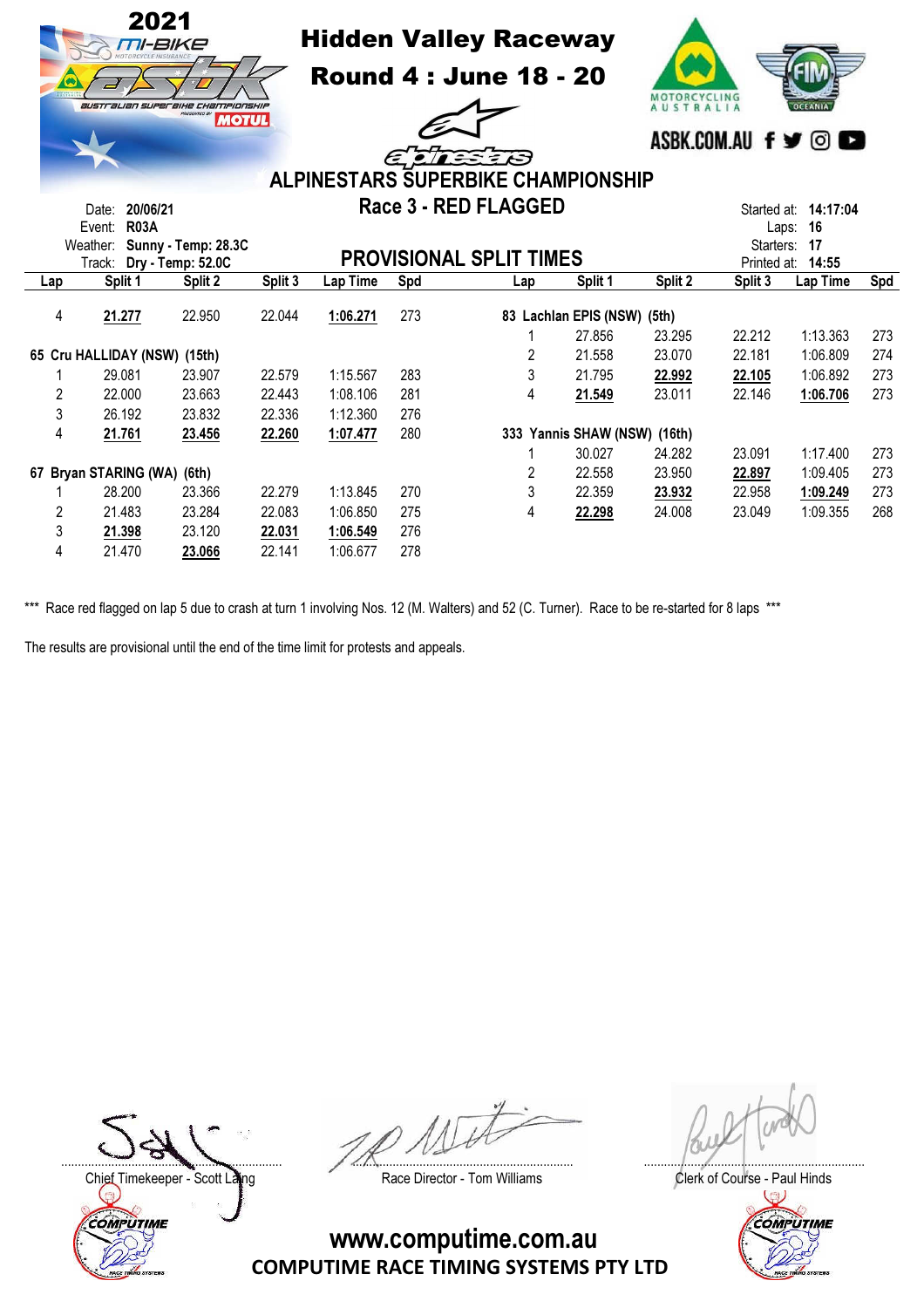|                | 2021                         | TI-BIKE | <b>Hidden Valley Raceway</b><br><b>Round 4: June 18 - 20</b><br><b>australian superbike Championship</b><br><b>MOTUL</b><br>EETEEB<br><b>ALPINESTARS SUPERBIKE CHAMPIONSHIP</b> |                | ASBK.COM.AU f y © C         |     |  |  |  |  |
|----------------|------------------------------|---------|---------------------------------------------------------------------------------------------------------------------------------------------------------------------------------|----------------|-----------------------------|-----|--|--|--|--|
|                |                              |         |                                                                                                                                                                                 |                |                             |     |  |  |  |  |
| Date:          | 20/06/21                     |         | Race 3 - RED FLAGGED                                                                                                                                                            |                | Started at: <b>14:17:04</b> |     |  |  |  |  |
|                | Event: R03A                  |         |                                                                                                                                                                                 |                | 16<br>Laps:                 |     |  |  |  |  |
|                | Weather: Sunny - Temp: 28.3C |         |                                                                                                                                                                                 |                | Starters:<br>-17            |     |  |  |  |  |
|                | Track: Dry - Temp: 52.0C     |         | PROVISIONAL FASTEST LAPS SEQUENCE                                                                                                                                               |                | Printed at: 14:55           |     |  |  |  |  |
|                | Race                         |         |                                                                                                                                                                                 |                | <b>Fastest</b>              | On  |  |  |  |  |
| Lap            | <b>Pos</b>                   |         | No Name                                                                                                                                                                         | <b>Machine</b> | Lap                         | Lap |  |  |  |  |
|                |                              |         |                                                                                                                                                                                 |                |                             |     |  |  |  |  |
|                |                              |         | 32 Oli BAYLISS (QLD)                                                                                                                                                            | Ducati V4R     | 1:12.133                    |     |  |  |  |  |
| $\overline{2}$ |                              |         | 1 Wayne MAXWELL (VIC)                                                                                                                                                           | Ducati V4R     | 1:06.078                    | 2   |  |  |  |  |
| 3              |                              |         | Wayne MAXWELL (VIC)                                                                                                                                                             | Ducati V4R     | 1:05.792                    | 3   |  |  |  |  |
|                |                              |         |                                                                                                                                                                                 |                |                             |     |  |  |  |  |

The results are provisional until the end of the time limit for protests and appeals.

Chief Timekeeper - Scott Laing Race Director - Tom Williams Clerk of Course - Paul Hinds<br>Clerk of Course - Paul Hinds COMPUTIME

.................................................................. .................................................................. ..................................................................

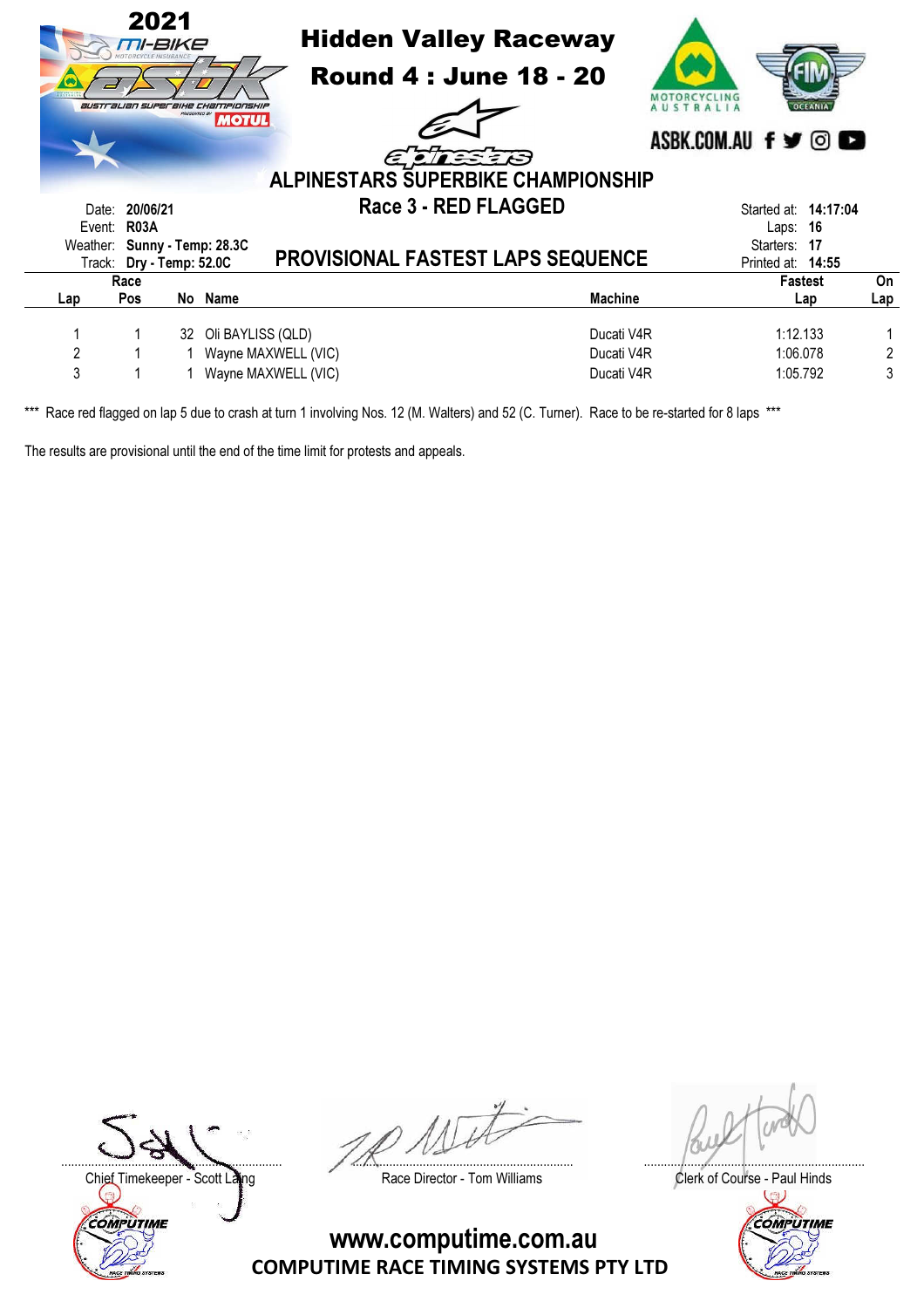|     |                   | 2021<br><i>TI-BIKE</i>            |              |                      |                  |          | <b>Hidden Valley Raceway</b> |                  |                                           |                                  |                      |  |
|-----|-------------------|-----------------------------------|--------------|----------------------|------------------|----------|------------------------------|------------------|-------------------------------------------|----------------------------------|----------------------|--|
|     |                   |                                   |              |                      |                  |          | <b>Round 4: June 18 - 20</b> |                  |                                           |                                  |                      |  |
|     |                   | australian superaike championskip | <b>MOTUL</b> |                      |                  |          |                              |                  |                                           | MOTORCYCLING<br><b>AUSTRALIA</b> |                      |  |
|     |                   |                                   |              |                      |                  |          |                              |                  |                                           | ASBK.COM.AU f y ©                |                      |  |
|     |                   |                                   |              |                      |                  |          | ELLEED                       |                  |                                           |                                  |                      |  |
|     |                   |                                   |              |                      |                  |          |                              |                  | <b>ALPINESTARS SUPERBIKE CHAMPIONSHIP</b> |                                  |                      |  |
|     |                   | Date: 20/06/21                    |              |                      |                  |          | Race 3 - RED FLAGGED         |                  |                                           |                                  | Started at: 14:17:04 |  |
|     | Event: R03A       |                                   |              |                      |                  |          |                              |                  |                                           |                                  | Laps: 16             |  |
|     |                   | Weather: Sunny - Temp: 28.3C      |              |                      |                  |          |                              |                  |                                           |                                  | Starters: 17         |  |
|     |                   | Track: Dry - Temp: 52.0C          |              |                      |                  |          | <b>PROVISIONAL LAP SHEET</b> |                  |                                           |                                  | Printed at: 14:55    |  |
| No  | Lap Time          | Gap                               | No           | Lap Time             | Gap              | No       | Lap Time                     | Gap              |                                           |                                  |                      |  |
|     |                   |                                   | 13<br>37     | 1:09.124<br>1:18.227 | 9.650<br>18.705  | 13<br>65 | 1:06.642<br>1:07.477         | 12.096           |                                           |                                  |                      |  |
| 32  | Lap 1<br>1:12.133 |                                   |              |                      |                  | 333      | 1:09.355                     | 13.338<br>15.237 |                                           |                                  |                      |  |
| 1   | 1:12.468          | .335                              |              | Lap <sub>3</sub>     |                  | 37       | 1:11.046                     | 29.023           |                                           |                                  |                      |  |
| 14  | 1:12.691          | .558                              | 1            | 1:05.792             |                  |          |                              |                  |                                           |                                  |                      |  |
| 83  | 1:13.363          | 1.230                             | 32           | 1:05.959             | .199             |          |                              |                  |                                           |                                  |                      |  |
| 61  | 1:13.536          | 1.403                             | 14           | 1:06.152             | .738             |          |                              |                  |                                           |                                  |                      |  |
| 67  | 1:13.845          | 1.712                             | 61           | 1:06.443             | 2.299            |          |                              |                  |                                           |                                  |                      |  |
| 25  | 1:14.080          | 1.947                             | 83           | 1:06.892             | 2.726            |          |                              |                  |                                           |                                  |                      |  |
| 21  | 1:14.423          | 2.290                             | 67           | 1:06.549             | 2.906            |          |                              |                  |                                           |                                  |                      |  |
| 52  | 1:15.159          | 3.026                             | 25           | 1:06.705             | 3.217            |          |                              |                  |                                           |                                  |                      |  |
| 16  | 1:15.483          | 3.350                             | 21           | 1:06.962             | 4.141            |          |                              |                  |                                           |                                  |                      |  |
| 65  | 1:15.567          | 3.434                             | 52           | 1:07.806             | 6.430            |          |                              |                  |                                           |                                  |                      |  |
| 3   | 1:15.834          | 3.701                             | 16           | 1:07.994             | 7.280            |          |                              |                  |                                           |                                  |                      |  |
| 12  | 1:15.961          | 3.828                             | 12           | 1:07.663             | 7.327            |          |                              |                  |                                           |                                  |                      |  |
| 28  | 1:16.226          | 4.093                             | 3            | 1:08.068             | 7.614            |          |                              |                  |                                           |                                  |                      |  |
| 333 | 1:17.400          | 5.267                             | 28           | 1:07.835             | 7.806            |          |                              |                  |                                           |                                  |                      |  |
| 37  | 1:19.024          | 6.891                             | 13           | 1:07.430             | 11.288           |          |                              |                  |                                           |                                  |                      |  |
| 13  | 1:19.072          | 6.939                             | 65           | 1:12.360<br>1:09.249 | 11.695           |          |                              |                  |                                           |                                  |                      |  |
|     | Lap <sub>2</sub>  |                                   | 333<br>37    | 1:10.898             | 11.716<br>23.811 |          |                              |                  |                                           |                                  |                      |  |
| 1   | 1:06.078          |                                   |              |                      |                  |          |                              |                  |                                           |                                  |                      |  |
| 32  | 1:06.445          | .032                              |              | Lap 4                |                  |          |                              |                  |                                           |                                  |                      |  |
| 14  | 1:06.233          | .378                              | 1            | 1:05.834             |                  |          |                              |                  |                                           |                                  |                      |  |
| 83  | 1:06.809          | 1.626                             | 32           | 1:05.826             | .191             |          |                              |                  |                                           |                                  |                      |  |
| 61  | 1:06.658          | 1.648                             | 14           | 1:06.089             | .993             |          |                              |                  |                                           |                                  |                      |  |
| 67  | 1:06.850          | 2.149                             | 61           | 1:06.271             | 2.736            |          |                              |                  |                                           |                                  |                      |  |
| 25  | 1:06.770          | 2.304                             | 83           | 1:06.706             | 3.598            |          |                              |                  |                                           |                                  |                      |  |
| 21  | 1:07.094          | 2.971                             | 67           | 1:06.677             | 3.749            |          |                              |                  |                                           |                                  |                      |  |
| 52  | 1:07.803          | 4.416                             | 25           | 1:06.603             | 3.986            |          |                              |                  |                                           |                                  |                      |  |
| 16  | 1:08.141          | 5.078                             | 21           | 1:06.996             | 5.303            |          |                              |                  |                                           |                                  |                      |  |
| 65  | 1:08.106          | 5.127                             | 52           | 1:08.324             | 8.920            |          |                              |                  |                                           |                                  |                      |  |
| 3   | 1:08.050          | 5.338                             | 16           | 1:07.798             | 9.244            |          |                              |                  |                                           |                                  |                      |  |
| 12  | 1:08.041          | 5.456                             | 3            | 1:07.597             | 9.377            |          |                              |                  |                                           |                                  |                      |  |
| 28  | 1:08.083          | 5.763                             | 12           | 1:08.525             | 10.018           |          |                              |                  |                                           |                                  |                      |  |
| 333 | 1:09.405          | 8.259                             | 28           | 1:08.064             | 10.036           |          |                              |                  |                                           |                                  |                      |  |

The results are provisional until the end of the time limit for protests and appeals.

.................................................................. .................................................................. ..................................................................



Chief Timekeeper - Scott Laing Race Director - Tom Williams Clerk of Course - Paul Hinds<br>Clerk of Course - Paul Hinds COMPUTIME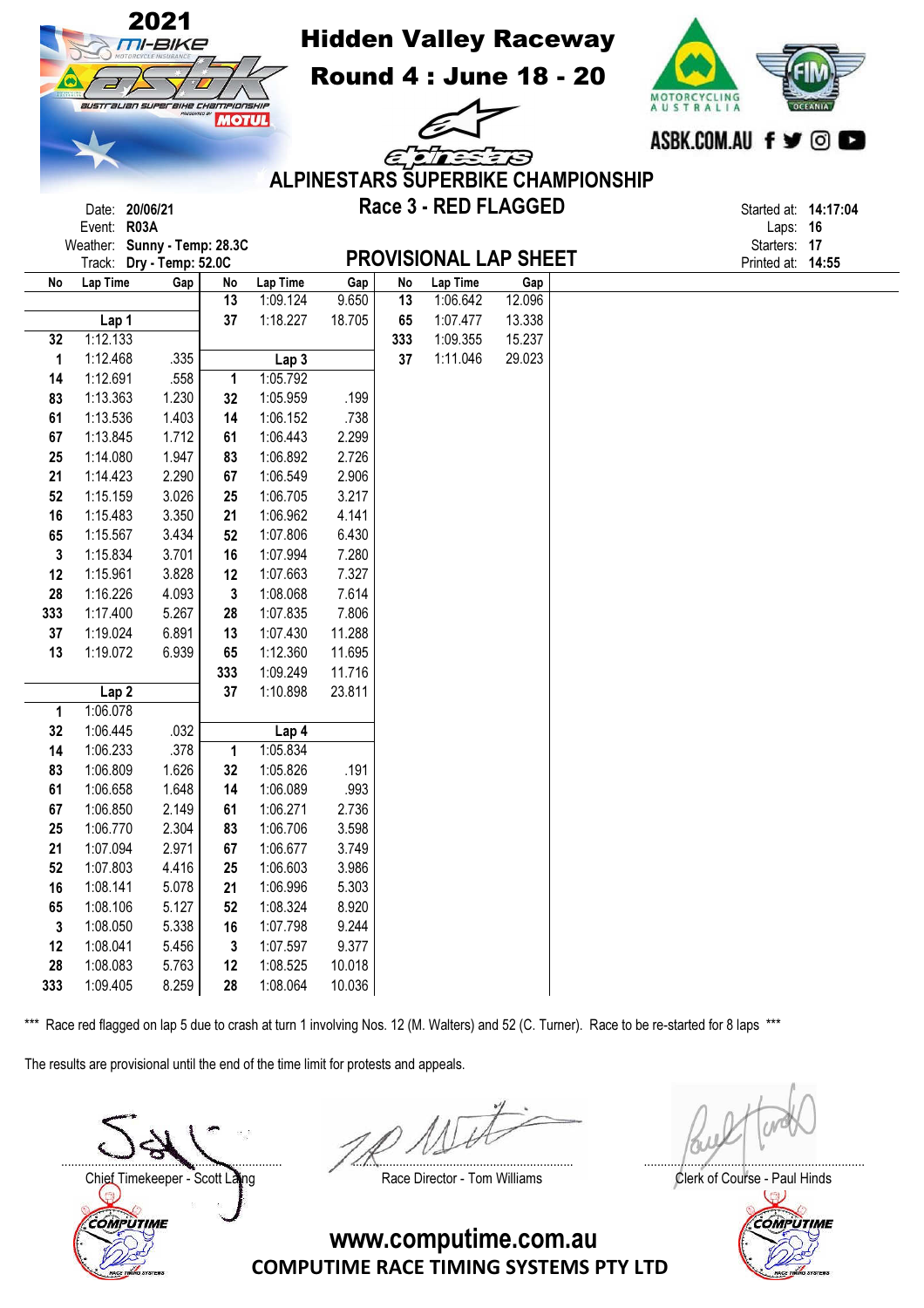|                    | 2021<br>M-BIKE<br>australian superaixe championship<br><b>MOTUL</b> |     | <b>Hidden Valley Raceway</b><br><b>Round 4: June 18 - 20</b><br>EINEIS<br><b>ALPINESTARS SUPERBIKE CHAMPIONSHIP</b> | MOTORCYCLING<br><b>AUSTRALIA</b><br>ASBK.COM.AU f y © |     |                                               |  |
|--------------------|---------------------------------------------------------------------|-----|---------------------------------------------------------------------------------------------------------------------|-------------------------------------------------------|-----|-----------------------------------------------|--|
| Date:              | 20/06/21                                                            |     | Race 3 - RED FLAGGED                                                                                                |                                                       |     | Started at: 14:17:04                          |  |
| Event: R03A        | Weather: Sunny - Temp: 28.3C<br>Track: Dry - Temp: 52.0C            |     | <b>PROVISIONAL LAP CHART</b>                                                                                        |                                                       |     | Laps: 16<br>Starters: 17<br>Printed at: 14:55 |  |
| <b>Name</b>        | Grid                                                                | 1   | $\mathbf 2$                                                                                                         | 3                                                     | 4   | <b>Name</b>                                   |  |
| W. MAXWELL         |                                                                     | ∩∩  |                                                                                                                     |                                                       |     | W. MAXWELL                                    |  |
| O. BAYLISS         | 32                                                                  |     | 32                                                                                                                  | 32                                                    | 32  | O. BAYLISS                                    |  |
| <b>G. ALLERTON</b> |                                                                     |     | 14                                                                                                                  |                                                       | 14  | <b>G. ALLERTON</b>                            |  |
| A. SISSIS          | 64                                                                  | 83  | 83                                                                                                                  | 61                                                    | 61  | A. SISSIS                                     |  |
| L. EPIS            | 83                                                                  |     |                                                                                                                     | 83                                                    | 83  | L. EPIS                                       |  |
| <b>B. STARING</b>  | 67                                                                  |     | 67                                                                                                                  | 67                                                    | 67  | <b>B. STARING</b>                             |  |
| D. FALZON          | 25                                                                  | 25  | 25                                                                                                                  | 25                                                    | 25  | D. FALZON                                     |  |
| <b>J. WATERS</b>   | 2 <sub>1</sub>                                                      | 21  | 21                                                                                                                  | 21                                                    | 21  | <b>J. WATERS</b>                              |  |
| <b>C. TURNER</b>   | 52                                                                  | 52  | 52                                                                                                                  | 52                                                    | 52  | C. TURNER                                     |  |
| L. JHONSTON        | 16                                                                  | 16  | 16                                                                                                                  | 16                                                    | 16  | L. JHONSTON                                   |  |
| <b>J. METCHER</b>  |                                                                     | 65  | 65                                                                                                                  | 12                                                    |     | <b>J. METCHER</b>                             |  |
| M. WALTERS         | 12                                                                  |     |                                                                                                                     |                                                       | 12  | M. WALTERS                                    |  |
| A. WAGNER          | 28                                                                  | 12  | 12                                                                                                                  | 28                                                    | 28  | A. WAGNER                                     |  |
| A. WEST            | 13                                                                  | 28  | 28                                                                                                                  | 13                                                    | 13  | A. WEST                                       |  |
| C. HALLIDAY        | 65                                                                  | 333 | 333                                                                                                                 | 65                                                    | 65  | C. HALLIDAY                                   |  |
| Y. SHAW            | 333                                                                 | 37  | 13                                                                                                                  | 333                                                   | 333 | Y. SHAW                                       |  |
| M. EDWARDS         | 3 <sub>7</sub>                                                      | 13  | 37                                                                                                                  | 37                                                    | 37  | M. EDWARDS                                    |  |

The results are provisional until the end of the time limit for protests and appeals.

Chief Timekeeper - Scott Laing Race Director - Tom Williams Clerk of Course - Paul Hinds<br>Clerk of Course - Paul Hinds COMPUTIME

.................................................................. .................................................................. ..................................................................

COMPUTIME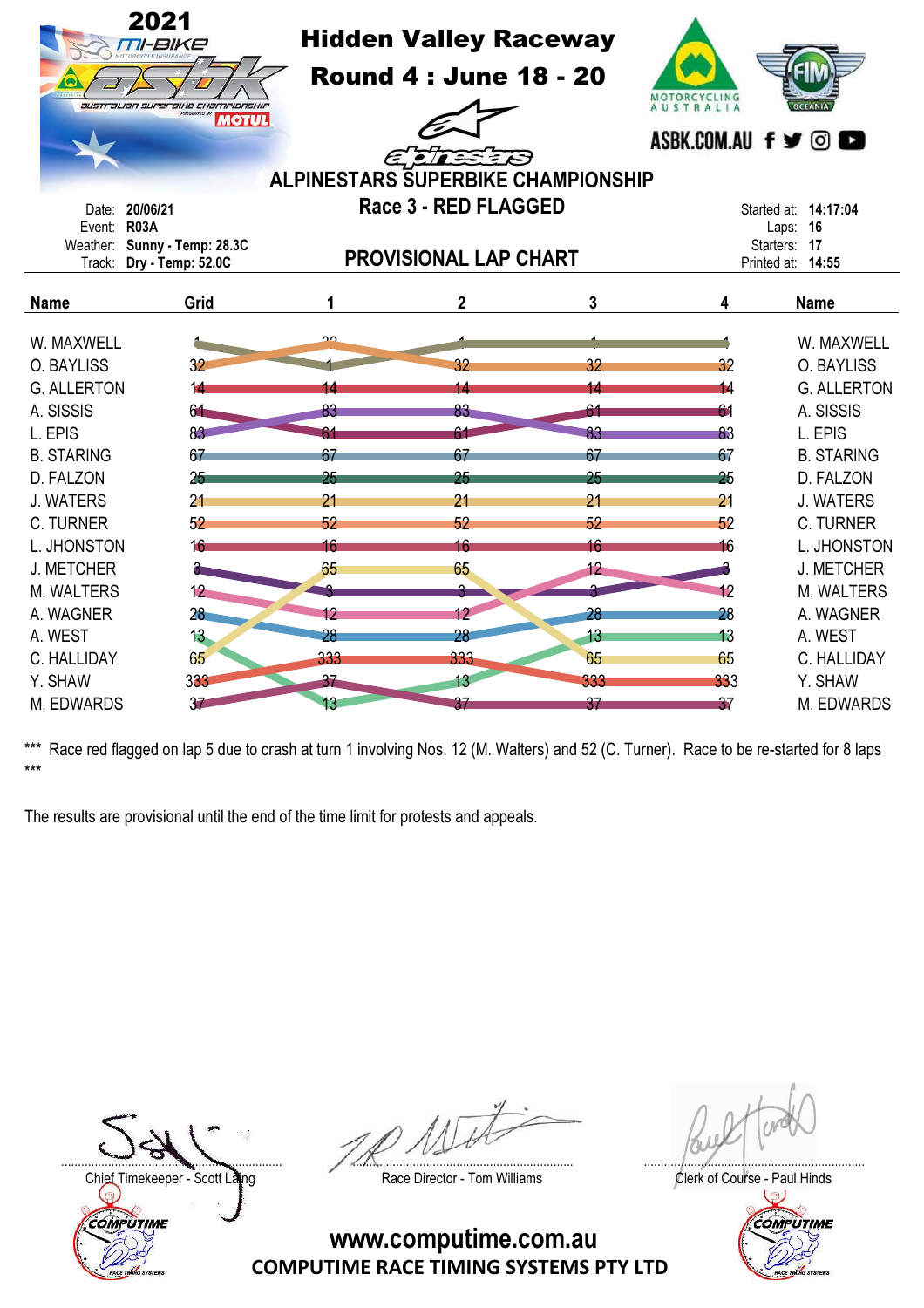|     | 2021<br><i>TII-BIKE</i><br>australian superaihe Championship<br>PRESENTED BY<br>20/06/21<br>Date:<br><b>R03A</b><br>Event: | <b>MOTUL</b> |                    | <b>Hidden Valley Raceway</b><br><b>Round 4 : June 18 - 20</b><br>EDIESER<br><b>ALPINESTARS SUPERBIKE CHAMPIONSHIP</b><br>Race 3 - RED FLAGGED |                                       |             |                    |                          | MOTORCYCLING<br>AUSTRALIA<br><b>OCEANIA</b><br>ASBK.COM.AU f <b>y</b> © <b>c</b><br>Started at: 14:17:04<br>16<br>Laps: |  |  |  |
|-----|----------------------------------------------------------------------------------------------------------------------------|--------------|--------------------|-----------------------------------------------------------------------------------------------------------------------------------------------|---------------------------------------|-------------|--------------------|--------------------------|-------------------------------------------------------------------------------------------------------------------------|--|--|--|
|     | Sunny - Temp: 28.3C<br>Weather:<br>Dry - Temp: 52.0C<br>Track:                                                             |              |                    |                                                                                                                                               | <b>PROVISIONAL BEST PARTIAL TIMES</b> |             | Printed at:        | 17<br>Starters:<br>14:55 |                                                                                                                         |  |  |  |
|     | Split 1                                                                                                                    |              | Split 2            |                                                                                                                                               | Split 3                               |             | LAP                |                          |                                                                                                                         |  |  |  |
| Pos | Name                                                                                                                       | <b>Time</b>  | Name               | <b>Time</b>                                                                                                                                   | Name                                  | <b>Time</b> | Name               | Ideal                    | Fastest                                                                                                                 |  |  |  |
|     | O. BAYLISS                                                                                                                 | 21.011       | O. BAYLISS         | 22.759                                                                                                                                        | W. MAXWELL                            | 21.756      | <b>O. BAYLISS</b>  | 1:05.532                 | 1:05.826                                                                                                                |  |  |  |
| 2   | W. MAXWELL                                                                                                                 | 21.073       | W. MAXWELL         | 22.809                                                                                                                                        | O. BAYLISS                            | 21.762      | W. MAXWELL         | 1:05.638                 | 1:05.792                                                                                                                |  |  |  |
| 3   | <b>G. ALLERTON</b>                                                                                                         | 21.200       | <b>G. ALLERTON</b> | 22.909                                                                                                                                        | <b>G. ALLERTON</b>                    | 21.917      | <b>G. ALLERTON</b> | 1:06.026                 | 1:06.089                                                                                                                |  |  |  |
| 4   | A. SISSIS                                                                                                                  | 21.277       | A. SISSIS          | 22.949                                                                                                                                        | D. FALZON                             | 21.938      | A. SISSIS          | 1:06.223                 | 1:06.271                                                                                                                |  |  |  |
| 5   | <b>B. STARING</b>                                                                                                          | 21.307       | L. EPIS            | 22.992                                                                                                                                        | A. SISSIS                             | 21.997      | <b>B. STARING</b>  | 1:06.404                 | 1:06.549                                                                                                                |  |  |  |
| 6   | A. WEST                                                                                                                    | 21.372       | A. WEST            | 23.020                                                                                                                                        | <b>B. STARING</b>                     | 22.031      | <b>D. FALZON</b>   | 1:06.603                 | 1:06.603                                                                                                                |  |  |  |
| 7   | D. FALZON                                                                                                                  | 21.433       | <b>B. STARING</b>  | 23.066                                                                                                                                        | L. EPIS                               | 22.105      | A. WEST            | 1:06.631                 | 1:06.642                                                                                                                |  |  |  |
| 8   | J. WATERS                                                                                                                  | 21.507       | J. METCHER         | 23.123                                                                                                                                        | J. WATERS                             | 22.120      | L. EPIS            | 1:06.646                 | 1:06.706                                                                                                                |  |  |  |
| 9   | L. EPIS                                                                                                                    | 21.549       | J. WATERS          | 23.171                                                                                                                                        | A. WEST                               | 22.239      | <b>J. WATERS</b>   | 1:06.798                 | 1:06.962                                                                                                                |  |  |  |
| 10  | <b>M. WALTERS</b>                                                                                                          | 21.700       | D. FALZON          | 23.232                                                                                                                                        | C. HALLIDAY                           | 22.260      | <b>J. METCHER</b>  | 1:07.287                 | 1:07.597                                                                                                                |  |  |  |
| 11  | C. HALLIDAY                                                                                                                | 21.738       | A. WAGNER          | 23.430                                                                                                                                        | J. METCHER                            | 22.333      | <b>C. HALLIDAY</b> | 1:07.454                 | 1:07.477                                                                                                                |  |  |  |
| 12  | C. TURNER                                                                                                                  | 21.765       | C. HALLIDAY        | 23.456                                                                                                                                        | C. TURNER                             | 22.359      | <b>M. WALTERS</b>  | 1:07.636                 | 1:07.663                                                                                                                |  |  |  |
| 13  | A. WAGNER                                                                                                                  | 21.805       | M. WALTERS         | 23.482                                                                                                                                        | L. JHONSTON                           | 22.411      | <b>C. TURNER</b>   | 1:07.655                 | 1:07.803                                                                                                                |  |  |  |
| 14  | L. JHONSTON                                                                                                                | 21.814       | C. TURNER          | 23.531                                                                                                                                        | A. WAGNER                             | 22.432      | A. WAGNER          | 1:07.667                 | 1:07.835                                                                                                                |  |  |  |
| 15  | J. METCHER                                                                                                                 | 21.831       | L. JHONSTON        | 23.565                                                                                                                                        | M. WALTERS                            | 22.454      | <b>L. JHONSTON</b> | 1:07.790                 | 1:07.798                                                                                                                |  |  |  |
| 16  | Y. SHAW                                                                                                                    | 22.298       | Y. SHAW            | 23.932                                                                                                                                        | Y. SHAW                               | 22.897      | Y. SHAW            | 1:09.127                 | 1:09.249                                                                                                                |  |  |  |
| 17  | M. EDWARDS                                                                                                                 | 22.959       | M. EDWARDS         | 24.418                                                                                                                                        | M. EDWARDS                            | 23.367      | <b>M. EDWARDS</b>  | 1:10.744                 | 1:10.898                                                                                                                |  |  |  |

The results are provisional until the end of the time limit for protests and appeals.

Chief Timekeeper - Scott Laing Race Director - Tom Williams Clerk of Course - Paul Hinds<br>Clerk of Course - Paul Hinds COMPUTIME

.................................................................. .................................................................. ..................................................................